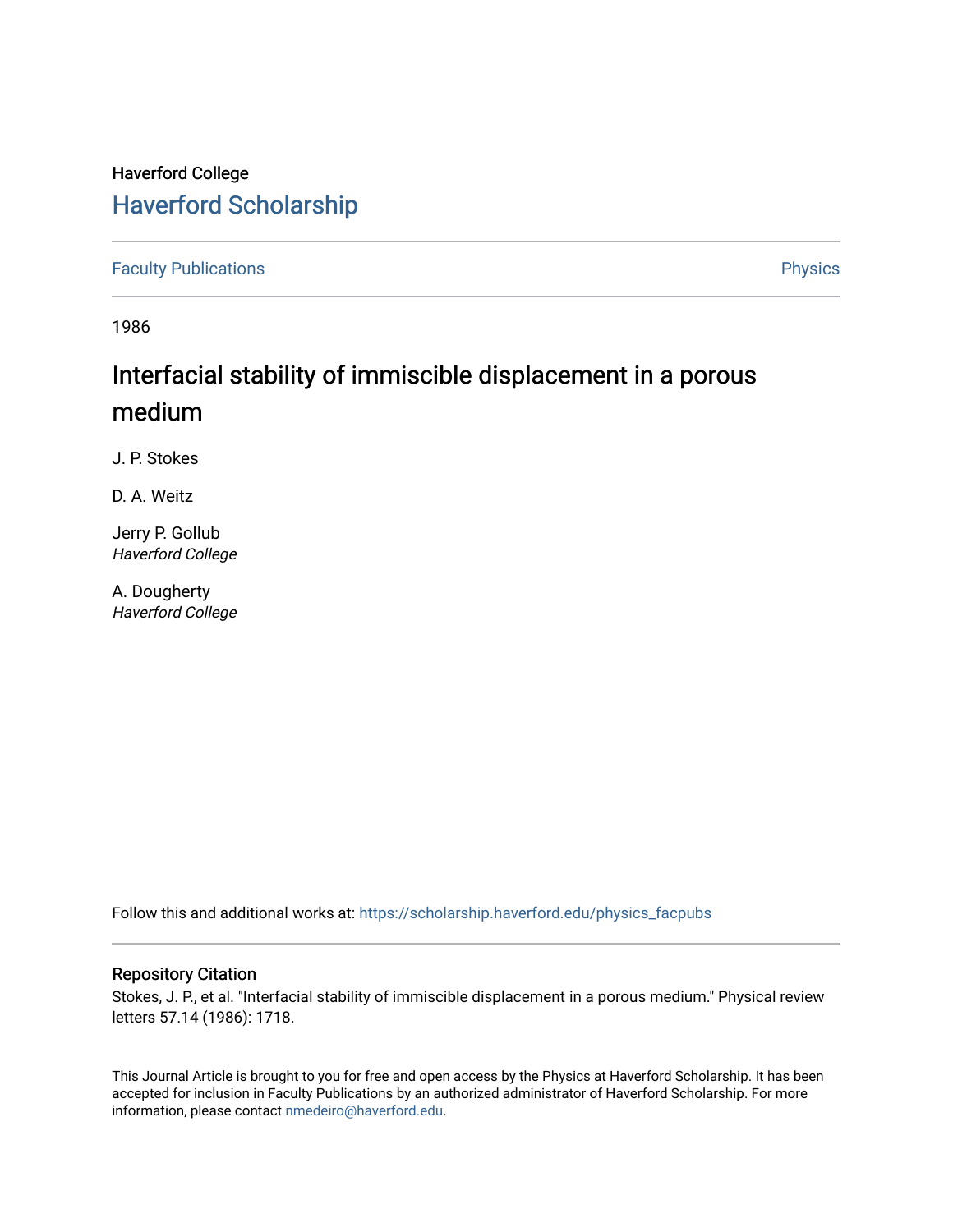#### Interfacial Stability of Immiscible Displacement in a Porous Medium

J. P. Stokes, <sup>(1)</sup> D. A. Weitz, <sup>(1)</sup> J. P. Gollub, <sup>(2)</sup>, <sup>(3)</sup> A. Dougherty, <sup>(2)</sup>, <sup>(3)</sup> M. O. Robbins, <sup>(4)</sup> P. M.

Chaikin,  $(1)$ ,  $(3)$  and H. M. Lindsay<sup>(1)</sup>

 $^{(1)}$  Exxon Research and Engineering, Annandale, New Jersey 08801

 $(2)$  Department of Physics, Haverford College, Haverford, Pennsylvania 19041

 $^{(3)}$  Department of Physics, University of Pennsylvania, Philadelphia, Pennsylvania 19104

 $^{(4)}$ Department of Physics, Johns Hopkins University, Baltimore, Maryland 21218

(Received 7 July 1986)

We study patterns formed by the viscous fingering instability in a porous medium. The wetting properties of the medium have a profound influence on the width of the individual fingers and consequently on the shape of the overall pattern. If the displaced fluid preferentially wets the medium, the finger width is comparable to the pore size, independent of other parameters. In contrast, if the displacing fluid preferentially wets the medium, the finger width is much larger than the pore size, and, when normalized by the square root of the permeability, is found to scale with the capillary number approximately as  $N_{Ca}^{-1/2}$ .

PACS numbers: 47.55.Mh, 47.20.–k, 47.55.Kf

The instability that occurs when a fluid of low viscosity displaces one of higher viscosity leads to a rich variety of interfacial patterns. The simplest situation is that of the flow in a thin layer (Hele-Shaw cell), where even basic issues of hydrodynamic stability have proven surprisingly difficult to resolve, though there has been considerable recent progress.<sup>1-7</sup> A related but distinct problem is that of fluid displacement in a porous medium. $8-14$  Both cases can be described as viscous fiow governed by Darcy's law. The velocity is determined by the pressure field which is a solution to Laplace's equation, and viscous fingering instabilities occur. However, the assumption that Hele-Shaw flow provides a good model for the more complex flow in a porous medium is clearly imperfect, as is implied by the results of several recent experiments.

One of the difficulties in achieving a rigorous understanding of fiuid displacement in porous media is the large number of parameters that are potentially important in determining the shape of the pattern formed. These include the viscosities of the fluids, the flow rate, the surface tension between the fluids, the permeability of the medium, and the relative ease with which the two fluids wet the medium. In this paper, we describe preliminary results of an investigation of the patterns formed by immiscible displacement in a thin porous medium in which all of these parameters are systematically varied. We find that the phenomena observed can be divided into two major categories, depending on whether or not the displacing fluid preferentially wets the medium. The wetting behavior has a major effect on the width of the individual fingers. If the displacing fluid preferentially wets the medium, then the width of a typical finger is always found to be much larger than the characteristic pore size, and to follow a scaling law that depends on the flow rate, surface tension, and permeability of the

medium. However, if the displaced fluid preferentially wets the medium, then the finger widths are found to be on the same order as the pore size, essentially independent of the other parameters. Consequently, the overall shape of the patterns also depends strongly on the wetting behavior. We refer to these two cases as wetting and nonwetting, respectively, and note that in the literature on porous media they are also referred to as imbibition and drainage.  $12$ 

Our experiments are done in a cell of adjustable dimensions, typically 30 cm Iong and 7 cm wide, with a gap of 0.15 cm. The cell is packed with unconsolidated glass beads to form the random porous medium. The beads are sieved so that the diameters have a variation of roughly  $\pm 20\%$  about the mean, with the resultant porosity measured to be  $p = 0.43$ . Since the thickness of the cell is always several times the diameter of the beads, the pore geometry is three dimensional. Nevertheless, the interface does not vary appreciably across the thickness of the cell, so that the patterns themselves are two dimensional in the wetting case. This allows for simple visualization.

The experiments are performed by first filling the cell uniformly with the more viscous fluid, then injecting the less viscous fluid at constant volume flow rate Q by means of a syringe pump. Injection and collection of the fluids are done from small holes at opposite ends of one of the plates, while all the measurements are made in the center of the cell, thus avoiding end effects in the flow patterns and any initial transients in the flow. The fluid that preferentially wets the beads is water, or a water-glycerol mixture when an increase in viscosity is desired, while the nonwetting fluid is chosen from a selection of oils of various viscosities.

The inverse resistance to flow is characterized by the permeability  $\kappa$  defined by the relationship between the flow velocity U and pressure gradient  $\nabla P$ ,  $U =$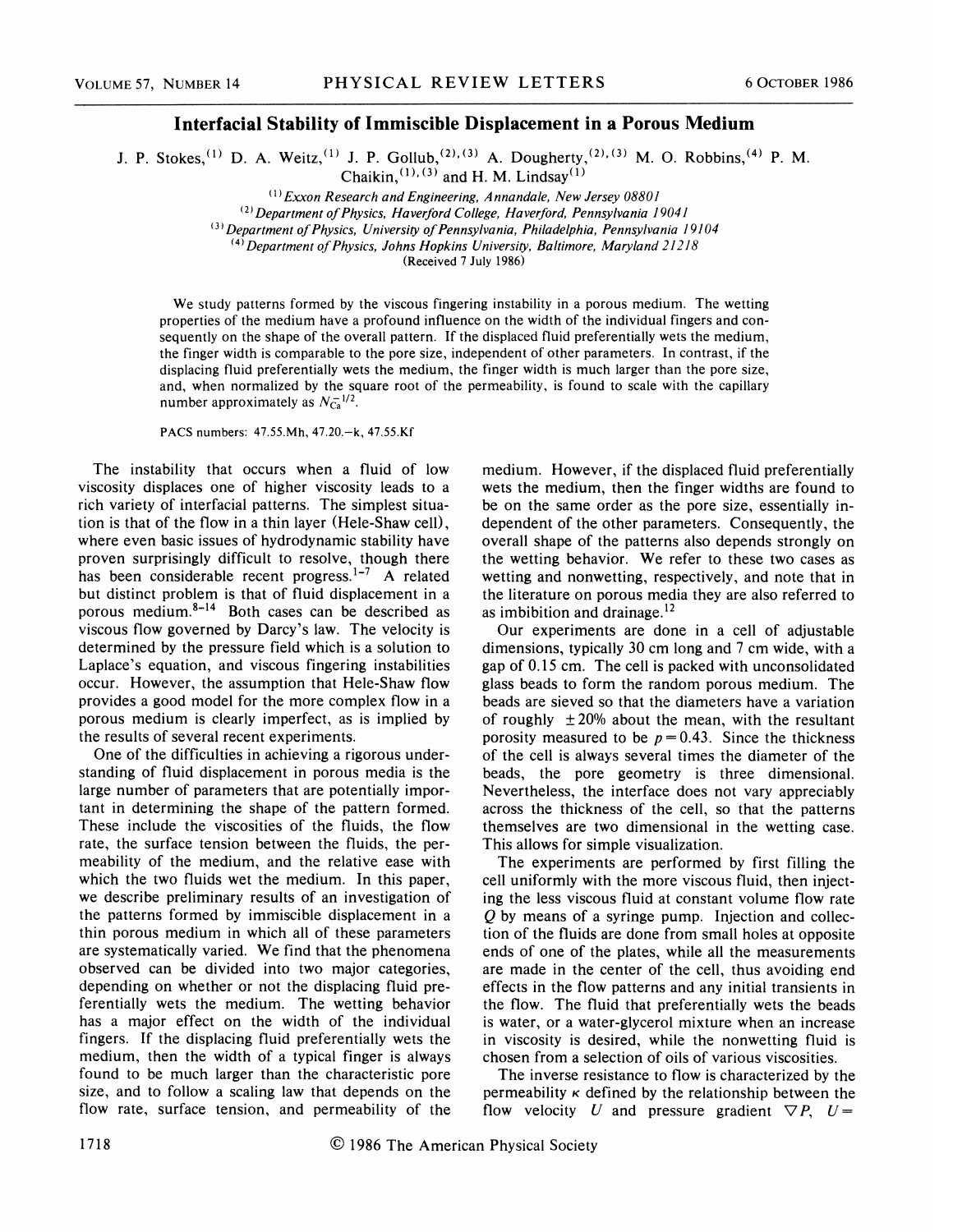$-(\kappa/\mu)\nabla P$ . Here  $U=Q/Ap$ , where A is the crosssectional area of the cell, and  $\mu$  is the viscosity. We note that this formulation of Darcy's law differs from the usual one as we consider the true velocity rather than the superficial velocity  $Q/A$ . As a result, our permeability also differs by a factor of  $p$  from the usual one. We vary the permeability, which scales roughly as the square of the mean bead size, over two orders of magnitude,  $2 \times 10^{-7} \le \kappa \le 4 \times 10^{-5}$  cm<sup>2</sup>. The surface tension between the two fluids  $\gamma$  is also measured, and can be varied by addition of a small amount of surfactant to the water.

For a fluid flowing in a porous medium, the viscous forces result in a pressure difference of order  $\mu$  Ur/ $\kappa$ across a typical pore dimension  $r$ . At the interface between the two fluids, there is also a capillary pressure difference of order  $\gamma/r$ . The capillary number,  $N_{\text{Ca}} = \mu U/\gamma$ , is a dimensionless quantity which reflects the relative strengths of viscous and capillary forces. All our experiments were performed with a viscosity ratio,  $M = \mu_2/\mu_1$ , greater than 100, ensuring that the pressure is dropped exclusively across the more viscous fluid. This was confirmed by measurement of the pressure required to sustain a constant  $Q$ . Thus, the appropriate viscosity for  $N_{Ca}$  is  $\mu_2$ .

Typically, the index of refraction of the oil closely matches that of the glass beads, while that of the water is sustantially different, leading to more light scattering from the water-coated beads, and allowing the pattern to be visualized. When the indices are similar, an absorbing dye is added to the displacing fluid for visualization.

Examples of typical patterns formed in the wetting case are shown in Figs.  $1(a)$  and  $1(b)$  for different bead sizes and  $M = 195$ . Closer examination by use of a low-power microscope reveals that virtually all the oil is displaced by the water in the figures. We find that it is possible to define a mean finger width  $w$  which depends only on  $\kappa$  and  $N_{Ca}$ . We find that w decreases with decreasing  $\kappa$  and with increasing  $N_{Ca}$ , but is always substantially larger than the bead size and therefore larger than any characteristic length scale of the pore space. The overall shape of the pattern depends on the width of the finger compared to that of the cell. At the lowest flow rates, a single uniform finger forms, whose width is comparable to that of the cell. As  $N_{Ca}$  increases, the width and direction of the finger begin to fluctuate. As  $N_{Ca}$  increases further, the finger width decreases and tip-splitting instabilities occur as shown in Fig. 1(a). However, one branch always moves faster, while the second ultimately stops. At still higher  $N_{Ca}$ , when the finger width becomes substantially less than that of the cell, the tip-splitting instability occurs more frequently, and several fingers can coexist for considerable distances. This same behavior is observed at lower  $N_{\text{Ca}}$  when  $\kappa$  is reduced by use of smaller beads. An example of this, illustrating considerable tip splitting, is shown in Fig. 1(b). The boundary of the finger in the tip-splitting regime is always irregular, with roughness on length scales extending from the finger width to the bead size.

To investigate quantitatively the dependence of  $w$  on the various parameters, we digitized video images of the patterns and measured the width of each of the fingers intersected by each column of pixels in the image. From the resultant distribution of finger widths, we determined the mean width w, as well as the standard deviation, which was typically close to half the mean finger width. We also measured the total area and perimeter of the patterns, and calculated a mean width from the ratio. Both forms of analysis gave



FIG. 1. (a) Wetting displacement with water (light color) displacing oil (dark). Here  $d=0.5$  mm ( $\kappa = 2 \times 10^{-6}$  cm<sup>2</sup>) and  $N_{Ca} = 6.9 \times 10^{-4}$ . (b) Wetting displacement with  $d=0.15$  mm ( $\kappa = 2 \times 10^{-7}$  cm<sup>2</sup>) and  $N_{Ca} = 3.8 \times 10^{-4}$ . (c) Nonwetting displacement with oil (dark) displacing water and glycerol (light). Here  $d=0.5$  mm ( $\kappa = 2 \times 10^{-6}$ ) and  $N_{\text{Ca}} = 2.3 \times 10^{-4}$ .  $M \approx 200$  in all cases.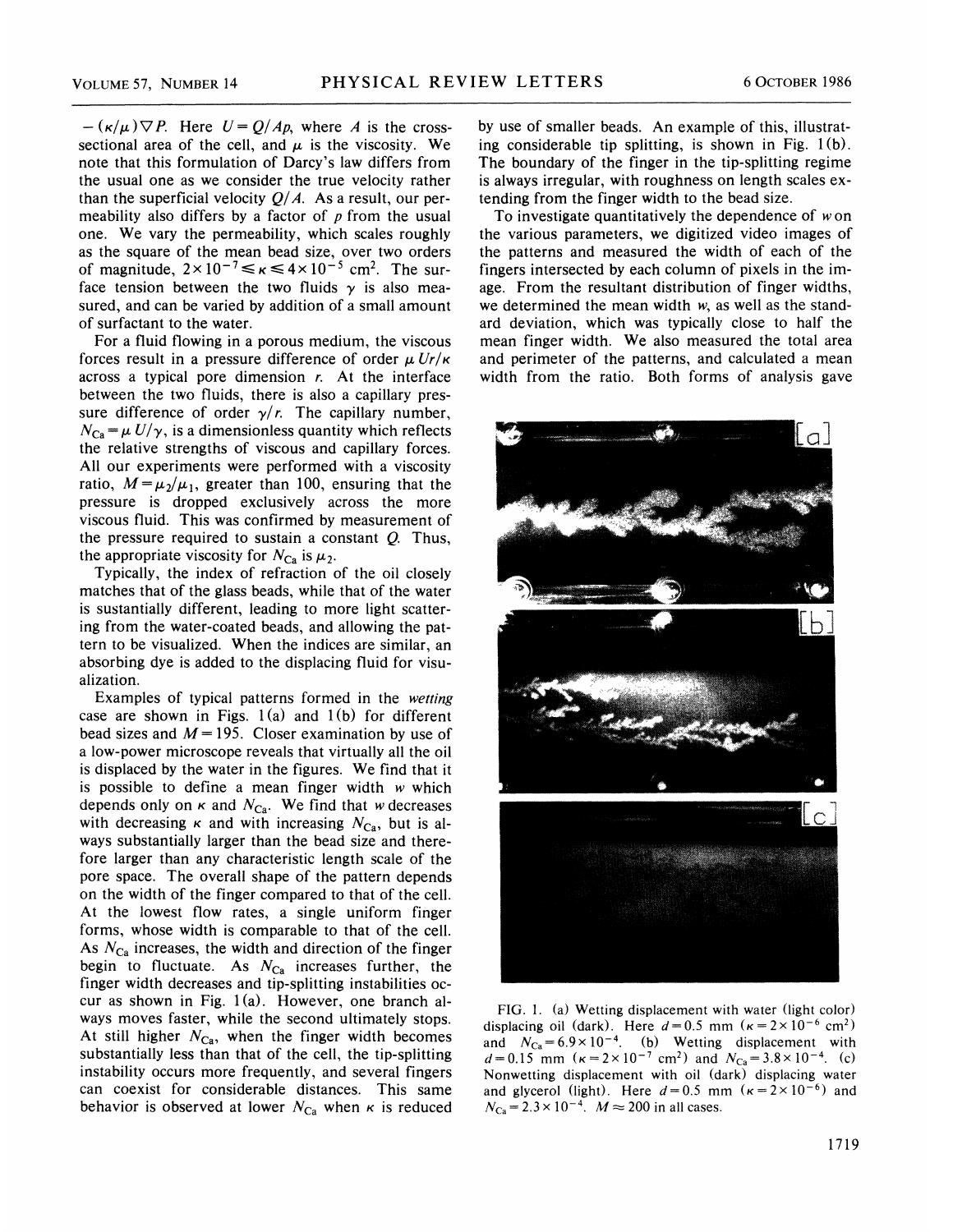#### similar results.

The measured values of the finger width under a wide variety of conditions in the tip-splitting regime are summarized in Fig. 2. We have normalized  $w$  by the square root of the permeability, making it dimensionless. Data taken with three different bead sizes, with  $\kappa$  varying over two orders of magnitude, are plotted as a function of the capillary number. To test whether  $N_{Ca}$  is a control parameter, we independently measured the dependence of w on  $\mu$ , U, and  $\gamma$ . We have varied  $Q$  (and therefore U) by roughly two orders of magnitude, with the resultant finger widths approaching about half the cell width at the low velocities, and the cell thickness at the large velocities. The interfacial surface tension between the two fluids was varied by nearly a decade by addition of different amounts of surfactant to the water. We also varied  $\mu_2$ by more than a factor of 5, but always maintained  $M > 100$ . When scaled, the data points lie on a single line, to within experimental error. This verifies that  $N_{Ca}$  is indeed a control parameter, and also that the finger width scales as the pore size, rather than any cell dimension. From a least-squares fit to the data, we measure the slope to be  $-0.51 \pm 0.1$ . We note that there is a broad distribution of finger widths, primarily because of the existence of the tip splitting. The number of splittings observed in each picture varies widely, leading to a concomitant variation in the measured  $w$ . We believe that this is the origin of the considerable scatter evident in the data.

In contrast, the behavior for the nonwetting case is markedly different, as shown in Fig.  $1(c)$ , again for  $M \approx 200$ . Here the finger width is comparable to the characteristic length scale of the pore spaces and is roughly independent of  $N_{Ca}$ . Visualization is more difficult because the displacing fluid does not fill the full



FIG. 2. Normalized finger width  $(w/\kappa^{1/2})$  vs  $N_{Ca}$  for wetting displacement. The data points refer to asterisks,  $d=0.15$  mm; crosses,  $d=0.5$  mm; circles,  $d=1.7$  mm, all with  $N_{Ca}$  varied by changing Q; plusses,  $d = 0.5$  mm<br>Q = 1.5 ml/min, with  $N_{Ca}$  varied by changing  $\gamma$ ; number signs,  $d=0.5$  mm, with  $N_{Ca}$  varied by changing  $\mu_2$ ; caret  $d=0.15$  mm, cell width decreased by a factor of 2. The solid line is a least-squares fit with a slope of  $-0.51$ .

depth of the cell. The patterns are more disordered in appearance, and again exhibit tip splittings, whose frequency increases with  $N_{Ca}$ . While the width of the fingers does not depend on  $N_{Ca}$ , the number of finger which coexist across the width of the cell increases with  $N_{Ca}$ .

It is instructive to compare our observations to those obtained for immiscible displacement in other geometries. The nonwetting case corresponds rather closely to the behavior observed in two-dimensional microto the behavior observed in two-dimensional micromodel experiments,  $1^{1-13}$  where the fluid displacements is well described by invasion percolation<sup>14</sup> at low  $N_{Ca}$ , and by analogy to diffusion-limited aggregation at high Ca. In both cases, the smallest length scale of the pattern is the pore size. The patterns formed in our cell are consistent with this picture.

In contrast, the patterns formed in the wetting case bear some resernblence to those formed in the traditional Hele-Shaw geometry. In both cases,  $N_{Ca}$  is a control parameter and the finger width is much larger than the smallest characteristic length. In the Hele-Shaw cell at low  $N_{Ca}$ , a single stable finger is formed, whose width and shape are both determined by the cell geometry, with the highly nonlocal nature of the flow causing the walls to play a crucial role.<sup>2</sup> Thus the finger width is related to the cell width, and does not scale with  $N_{Ca}^{-1/2}$ . As  $N_{Ca}$  increases, fluctuations in the permability can lead to a tip-splitting instabilit resulting in patterns that are qualitatively similar<sup>15-17</sup> to those found here.

In the porous medium at very low  $Q$ , we also observe a single uniform finger whose width is comparable to the cell size. After the onset of tip scattering, the individual finger widths are solely determined by  $\kappa$ and  $N_{Ca}$  and not the cell width. This was confirmed by repeating one run in a cell whose width was decreased by a factor of 2, and observing that <sup>w</sup> was unchanged. The behavior is quite different from that of the stable finger in Hele-Shaw flow, but may resemble that in the tip-splitting regime. Our observations suggest that it might be interesting to analyze the tip-splitting fingers in a Hele-Shaw cell to determine whether the width exhibits a scaling behavior similar to that found here.

The form of the observed scaling behavior might be explained on physical grounds if we assume that the instability occurs when the viscous and capillary pressure drops are comparable on the length scale of the finger width. This would result in  $w$  scaling as  $(\kappa/N_{\text{Ca}})^{1/2}$ . Similar results are obtained from a linear stability analysis $<sup>8</sup>$  for the fastest-growing wavelength.</sup> Though these seem to account for the observed scaling, the analyses assume that the relevant interfacial tension between the two fluids is determined by the macroscopic curvature at the finger tip. Since the interface must locally satisfy the correct boundary conditions and so have the appropriate contact angle with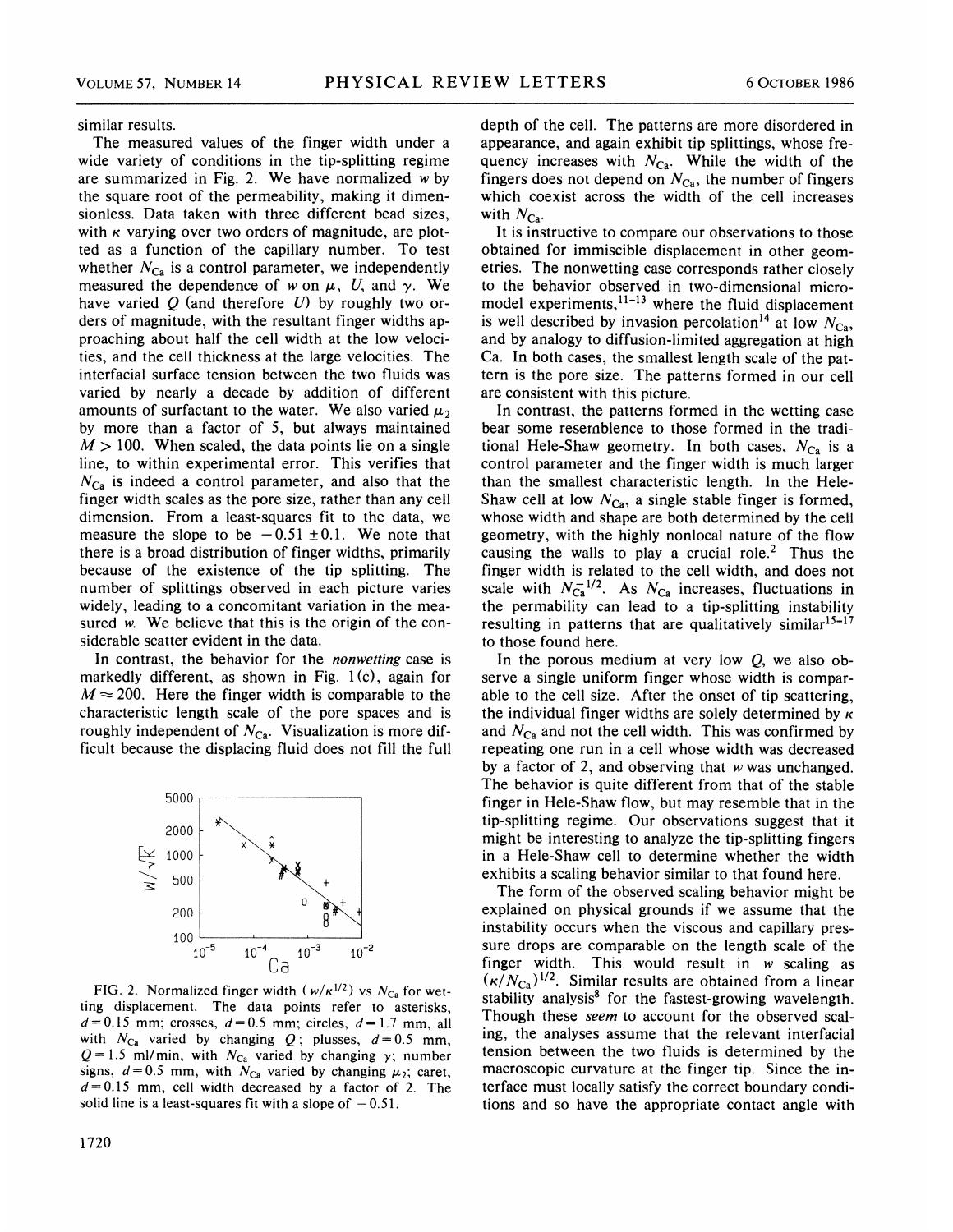the pore walls, it is quite rough on the scale of a pore size. Thus it is not clear to what extent the gross curvature at the finger tip determines the interfacial tension. The analyses also drastically underestimate the characteristic length, and can be made to agree with experiment only by replacement of the interfacial surface tension by an empirically determined effective surface tension that depends on the wettability of the medium,<sup>9</sup> but is always substantially larger than  $\gamma$ .

The large magnitude of the finger width in the wetting case and its scaling with  $N_{Ca}$  are still essentially unexplained. The key to a more rigorous picture of the instability is a better understanding of the basic physics of the flow at the interface itself. This is most clearly emphasized by our observation that the patterns produced under otherwise identical conditions are dramatically different if the relative wettability of the fluids is reversed.

We conclude by noting that our experiments show the validity of the diffusion-limited-aggregation mod $el^{10,11}$  in describing viscous fingering to be highly restricted since the effects of wettability and capillary number are not included. It works for the nonwetting displacement where the smallest length scale is fixed by the pore size and is much smaller than the cell width. In contrast, the shortest length scale for wetting displacement is larger and depends on many parameters. Indeed, we have never observed an unambiguously fractal pattern in the wetting case. Therefore, the analogy to diffusion-limited aggregation, while appealing because of its elegance and simplicity, must be used with great caution in describing viscous fingering patterns in porous media.

We acknowledge useful discussions with Eric Herbolzheimer, Fyl Pincus, Len Schwartz, and Eric Siggia. The work of two of us (A. D. and J. P. G.) was supported by National Science Foundation Low Temperature Physics Grant No. DMR-8503543.

'L. P. Kadanoff, D. Bensimon, S. Liang, B. Shraiman, and C. Tang, Rev. Mod. Phys. (to be published).

28. I. Shraiman, Phys. Rev. Lett. 56, 2028 (1986); D. C. Hong and J. S. Langer, Phys. Rev. Lett. 56, 2032 (1986); R. Combescot, T. Dornbre, V. Hakim, and Y. Pomeau, Phys. Rev. Lett. 56, 2036 (1986).

D. Kessler and H. Levine, Phys. Rev. A 33, 2621, 2634 (1986).

4P. Tabeling and A. Libchaber, Phys. Rev. A 33, 794  $(1986)$ ; P. Tabeling, G. Zocchi, and A. Libchaber, unpublished.

sJ. Maher, Phys. Rev. Lett. 54, 1498 (1985).

6C. %. Park and G. M. Hornsy, J. Fluid Mech. 139, 291 (1984); C. W. Park, S. Gorell, and G. M. Homsy, J. Fluid Mech. 141, 275 (1984).

<sup>7</sup>G. Daccord, J. Nittmann, and H. E. Stanley, Phys. Rev. Lett. 56, 336 (1986).

8R. L. Chuoke, P. van Meurs, and C. van der Poel, Trans. AIME (Am. Inst. Min. Metall. Pet. Eng. ) 216, 188 (1959).

9E. Peters and D. Flock, Soc. Pet. Eng. J. 21, 249 (1981).

ioL. Paterson, Phys. Rev. Lett. 52, 1621 (1984); L. Paterson, V. Hornof, and G. Neale, Rev. Inst. Fr. Pet. 39, 517

(1984) and Soc. Pet. Eng. J. 24, 325 (1984).  $<sup>11</sup>K$ . Maloy, J. Feder, and T. Jossang, Phys. Rev. Lett. 55,</sup>

2688 (1985).

<sup>12</sup>R. Lenormand and C. Zarcone, Phys. Rev. Lett. 54, 2226 (1985), and J. Fluid Mech. 135, 337 (1983), and in Proceedings of the 59th Annual Technical Conference of the Society of Petroleum Engineers of AIME, 1984, Report No. 13264, unpublished.

<sup>13</sup>J.-D. Chen and D. Wilkinson, Phys. Rev. Lett. 55, 1892 (1985).

<sup>14</sup>D. Wilkinson and J. F. Willemsen, J. Phys. A 16, 3365 (1983);D. wilkinson, Phys. Rev. A 30, 520 (1984).

<sup>15</sup>C. W. Park and G. M. Homsy, Phys. Fluids 28, 1583 (1985).

 $16A$ . J. DeGregoria and L. W. Schwartz, Phys. Fluids 28, 2313 (1985).

<sup>17</sup>E. Ben-Jacob, R. Godbey, N. D. Goldenfeld, J. Koplik, H. Levine, T. Meuller, and L. M. Sander, Phys. Rev. Lett. 55, 1315 (1985).